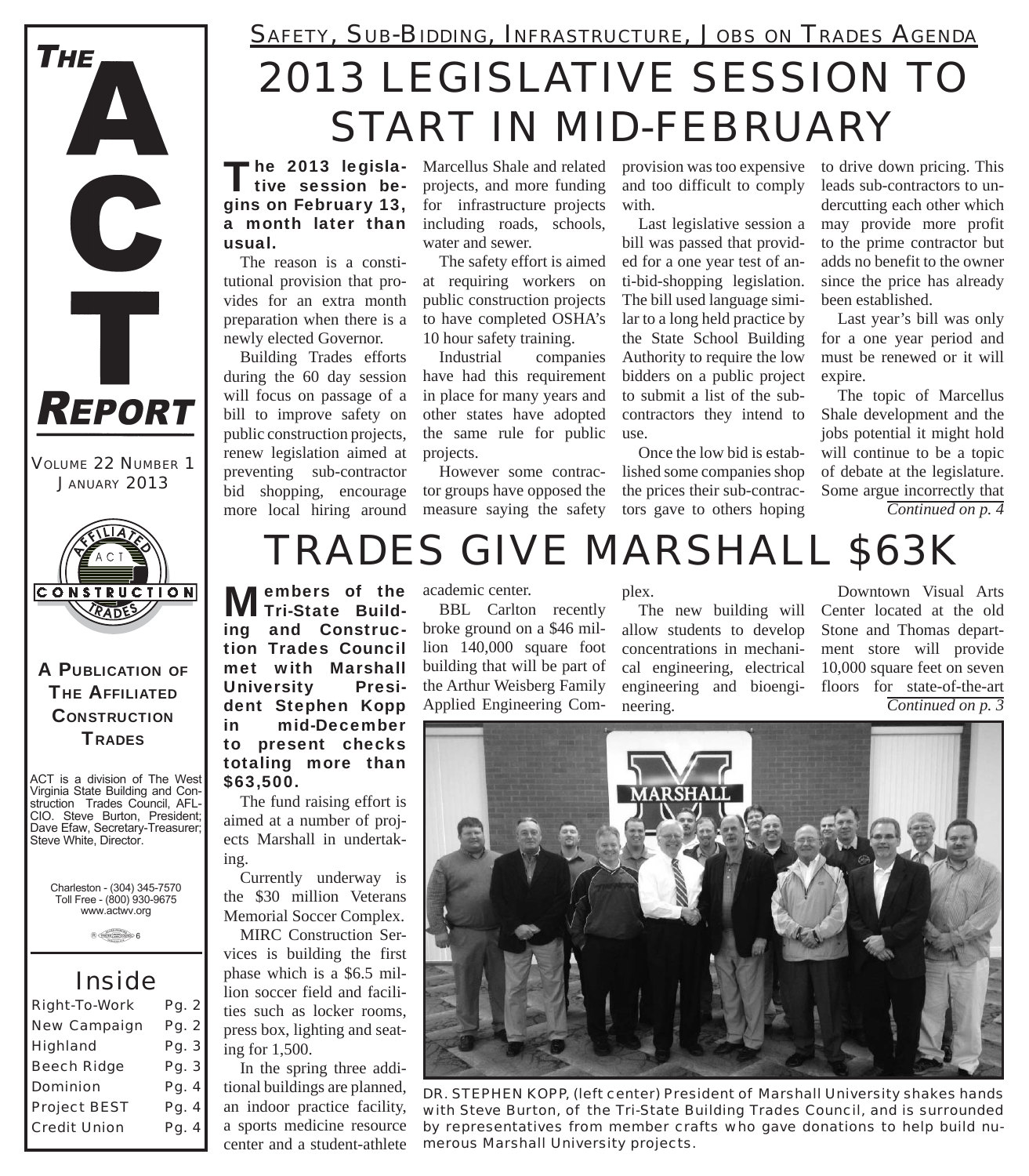# *BAD IDEA GAINS GROUND: "RIGHT-TO-WORK" ATTACKS WORKING FAMILIES*

Legislation aimed<br>Lat denying workers the right to have unions and collective bargaining has gained ground on the state level.

Michigan was the latest state to pass this misleading law that prevents union from collecting dues from workers who benefit from union activities and contracts.

Indiana passed a Rightto-Work law in February of 2012.

"Right-to-Work" might sound good but the name hides the true intent of the legislation, to cripple workers efforts to have any collective voice and bargaining power.

The "Right-to-Work" movement grew up in the 1930's on the heels of recently won rights by workers to form unions.

The founder of the "Rightto-Work" movement Vance Muse explained

why he did not like the newly legalized labor movement.

Muse is quoted as stating "From now on, white women and white men will

be forced into organizations with black African apes whom they will have to call 'brother' or lose their jobs."

Not surprisingly Muse also lobbied against women's suffrage, against the child-labor amendment, and

*"RIGHT-TO-WORK" ATTACKS MAY BECOME A SERIOUS THREAT TO WEST VIRGINIA'S WORKING FAMI-LIES IN THE FUTURE.*

> against the 8-hour workday. Today economic benefits are often claimed but serious studies show the oppo-

site.

Workers in states with

"Right-to-Work" laws make less on average than workers in Free states.

Small businesses that depend on local sales also are hurt by "Right-to-Work" legislation because lower wages mean a poorer econ-

omy. For every \$1 million in wage cuts, six jobs are lost in the service, retail, con-

struction, real estate, and other local industries.

The Economic Policy Institute has a number of studies available online at epi. org that show the promises

of "Right-to-Work" supporters are never realized.

Instead worker and communities are left with lower family earnings, less health care and pension benefits, more on-the-job safety problems, and many more problems.

With the current make-up of the West Virginia legislature "Right-to-Work" legislation is not expected to pass.

However proponents are growing stronger and with a slight shift in numbers "Right-to-Work" attacks may become a serious threat to West Virginia's working families in the future.

## *THE RIGHT ATTITUDE ACT STARTS NEW TV AD CAMPAIGN*

New ACT Television ads highlight the skills and positive attitude of union construction workers.

The ads are meant to help the public understand the commitment the Trades and their Contractor partners have to a highly skilled workplace that is drug and alcohol free.

"The public wants local workers on local projects," said Mark Estlack, Executive Secretary for the Mid-Atlantic Regional Council of Carpenters. "We just need to make sure they know we have the most highly skilled workers around."

Estlack also notes the ads are meant to educate the public about the extra effort union construction workers

have made to insure a drug and alcohol workplace.

He points to recent articles about serious problems about illegal drug use in communities.

"The problem is real, that is why we have real testing that is enforced and not phony paper program like other industries," said Estlack.

"But some industry people who want to import cheap labor try to convince the public all of West Virginia workers can't pass a drug test – and it's just not true."

The ad campaign is part of ACT's ongoing mission to inform the public about the positive contribution made by the men and women of the Building Trades.

The ads were produced by the Charleston firm Image Associates and are running on major network stations across the state.

They also can be seen on YouTube or through the ACT web-site, just go to

actwv.org and click on the link on the front page, lower right.



*NEW ACT TV ads highlight the skills of local union construction workers. Also promoted is the commitment made by the Trades for a drug and alcohol free workplace.*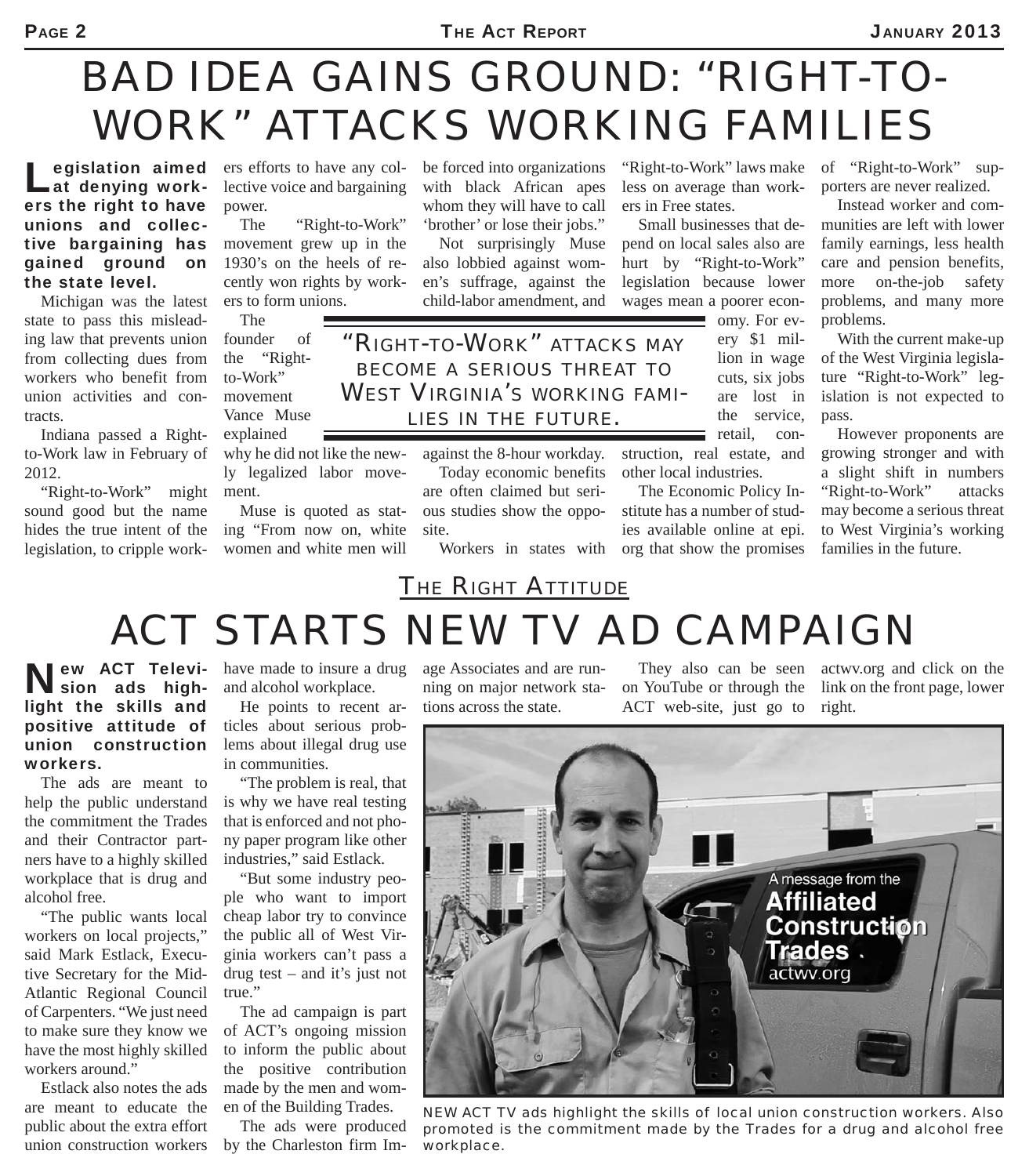# *HIGHLAND HOSPITAL STARTS NEW \$34 MILLION PROJECT IN CLARKSBURG*

**Highland Hospi-**<br> **tal has begun a** \$34 million renovation project at the old United Hospital Center location in Clarksburg.

RC General Contractors of Charleston is the Construction Manager for the project which is being built by local union construction workers.

United Hospital donated the building to Highland in 2010 when United moved into their new hospital built just a few miles away.

Highland is converting the old medical facility into a new state-of-the-art psychiatric hospital. Plans are for two distinct facilities, one to serve adults and another for children. Combined the facility will add 150 beds of capacity to the area.

The project should be completed by early 2014

and employ up to 200 construction workers. Once up and running it will need 294 workers to serve 150 patients, split between 115 adults and 35 children.

Financing includes a \$13.8 million loan from the U.S. Department of Agriculture and \$21 million in loans from two local banks.

Ultimately the facility will have the capacity to serve more than 350 patients.

The West Virginia Health Care Authority approved a certificate of need for Highland in December of 2011 but legal challenges have stalled the project.

"People have to travel to other parts of the state or out-of-state for services, this project will let families stay together," said Natalie Stone, Executive Secretary of the North Central WV Building Trades Council.

Highland recently com-

In total more than \$114 million will be spent in the

## *MARSHALL*

#### *CONTINUED FROM P. 1*

student programs in graphic design, art history, painting and more.

"We're excited by the many projects underway and by the vision Dr. Kopp has for making Marshall a great place for our young people to learn," said Steve Burton, Business Manager for the Tri-State Building and Construction Trades Council.

near future on projects. "The community thanks

you for your generous contributions to Marshall University, and it truly is the gateway to a better future for our students," said President Kopp. "We are very pleased to have such a fantastic working relationship with the men and women of the Trades who give us an outstanding value and quality construction."

**ACT Report Address Corrections Wanted** Call: 1-800-930-9675 Email: stevewhite@actwv.org or mail to: ACT 600 Leon Sullivan Way, Charleston, WV 25301

pleted a major addition to construction workers. their Charleston facility last

year using all local union land's commitment to the "We appreciate High-

local community and to using local labor to build their projects," said Stone.



*THE FORMER UNITED Hospital Center located in Clarksburg is being transformed – by local union workers – into the new Highland Hospital. Work starts in late January and should complete in early 2014.*

## *BEECH RIDGE PHASE TWO*



*Members of the Carpenters, Operating Engineers and Laborers showed up in support of the Beech Ridge Wind project in Greenbrier County. The addition of 30 new wind turbines is being proposed. The event was a public hearing held by the WV Public Service Commission at the Rainelle City Hall the evening of Thursday, January 10.*